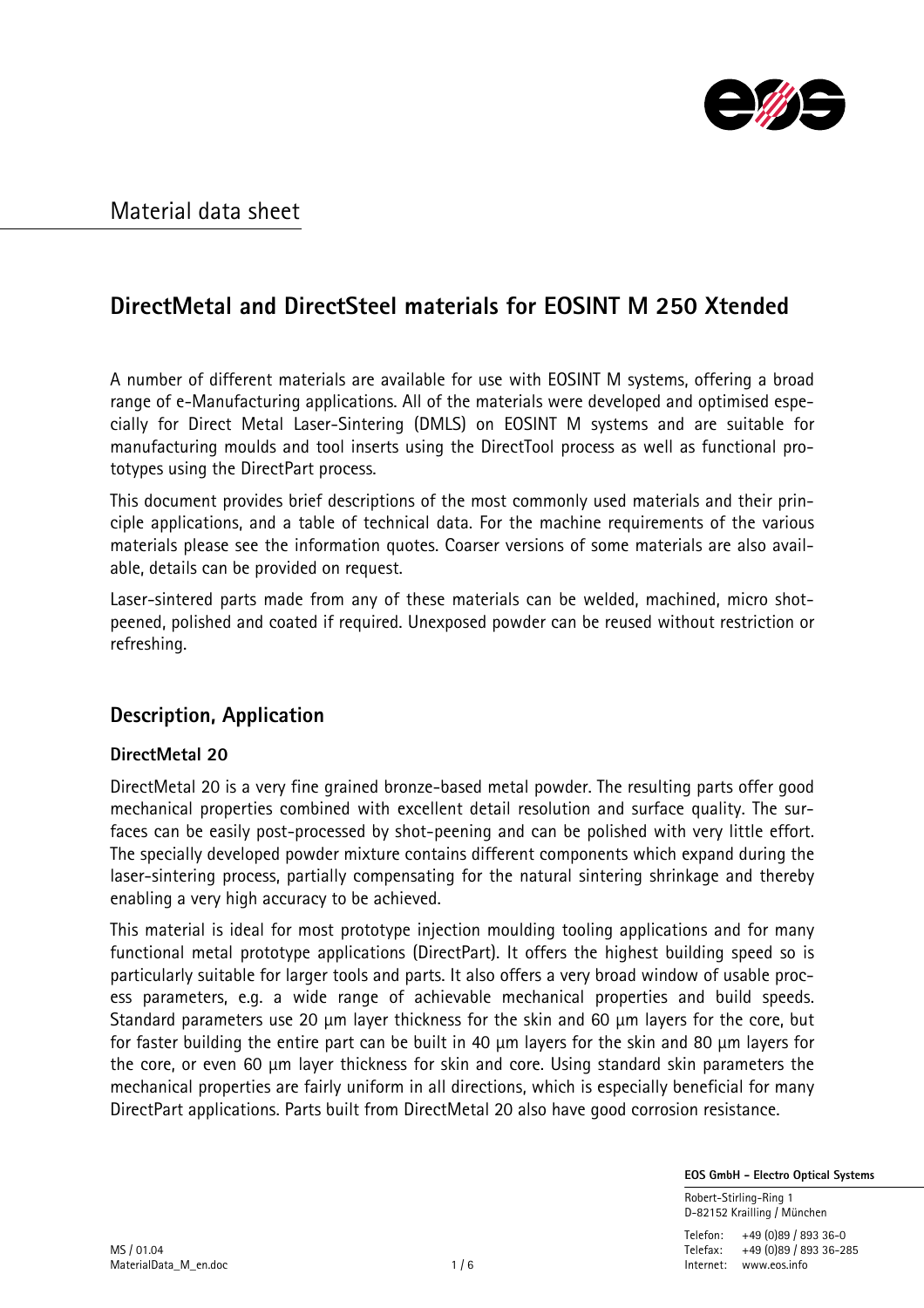

Typical applications:

- injection moulds and inserts for moulding up to a few tens of thousands of parts in all standard thermoplastics using standard injection parameters
- direct manufacture of functional metal prototypes.

## DirectSteel 20

DirectSteel 20 is a very fine grained steel-based metal powder. The resulting parts offer fine detail resolution and high accuracy with very good mechanical properties. They have a high density and strength, and can be post-processed by shot-peening, polishing etc. to achieve a high surface quality. The specially developed powder mixture contains different components which expand during the laser-sintering process, partially compensating for the natural sintering shrinkage and thereby enabling a very high accuracy to be achieved.

This material is suitable for heavy duty applications such as die-casting, sheet metal stamping or injection moulding of larger quantities of parts, as well as for functional metal prototypes (DirectPart). Standard parameters are 20 µm layer thickness for the outer skin and 60 µm layers for the core, but for faster building the entire part can be built in 40 µm layers for the skin and 80 µm layers for the core or even 60 µm layers for the skin and core. Using standard parameters the mechanical properties in the vertical (build) direction are lower than in the layer direction, which should be considered especially for DirectPart applications.

Typical applications:

- heavy duty injection moulds and inserts for moulding all standard thermoplastics using standard injection parameters, with achievable tool life of up to approx. 100,000 parts
- die casting moulds for small series of up to approx. 5,000 parts in light alloys
- direct manufacture of functional metal prototypes.

## DirectSteel H20 (available from Q1/2004)

DirectSteel H20 is a very fine grained steel-based metal powder which offers the highest strength, hardness, wear resistance and surface density of all the available materials. The resulting parts have properties similar to conventional tool steels and can be polished to an excellent, pore-free surface finish. This material is particularly suitable for DirectTool applications such as injection moulds for series production, pressure die-casting tooling and other applications where high strength and wear resistance and/or best possible surface quality are important. Its high toughness, ductility, uniformity of properties and temperature resistance also make it very suitable for heavy duty DirectPart applications. Standard parameters are 20 µm layer thickness for the outer skin and 60 µm layers for the core, but for faster building thicker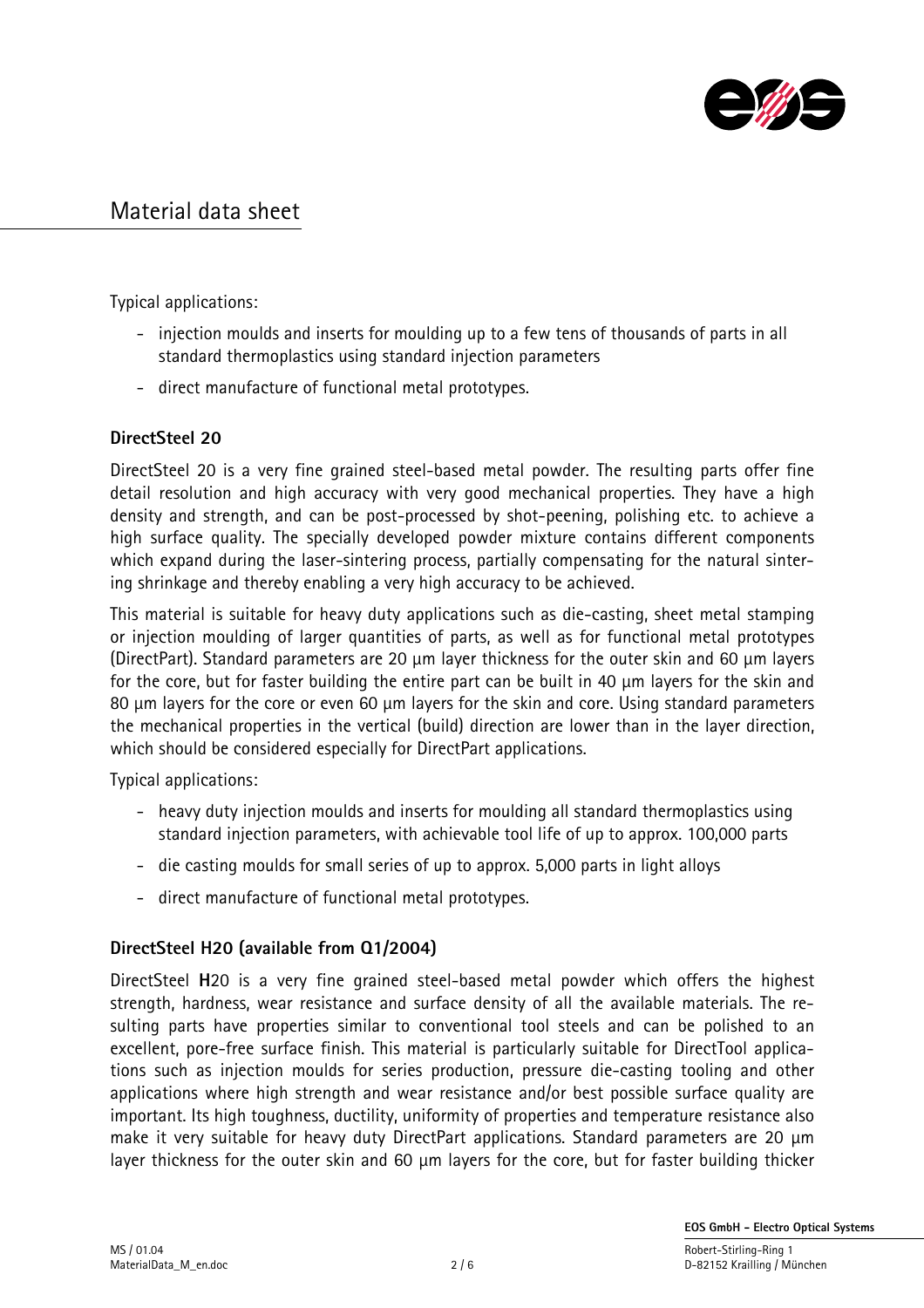

layers can be used as for DirectSteel 20. To achieve the high density and hardness, the skin area is completely melted, which results in slower build speed than for DirectSteel 20. This should be considered especially for large tools and parts.

Typical applications:

- heavy duty injection moulds and inserts for moulding all standard thermoplastics using standard injection parameters, with achievable tool life of up to approx. 1,000,000 parts
- die casting moulds for small series of up to approx. 5,000 parts in light alloys
- metal stamping and other heavy duty tooling applications
- direct manufacture of heavily loaded functional metal prototypes.

## Technical Data

DirectSteel H20 will be available as a commercial product from approx. Q1/2004. The values given below are preliminary and subject to change.

## Material composition

|                       | DirectMetal 20                        | DirectSteel 20                       | DirectSteel H20                                    |
|-----------------------|---------------------------------------|--------------------------------------|----------------------------------------------------|
| After laser-sintering | bronze-based matrix,<br>containing Ni | steel-based matrix,<br>containing Ni | alloy steel,<br>containing Cr, Ni,<br>Mo, Si, V, C |

## General process data

|                                                             | DirectMetal 20      | DirectSteel 20      | DirectSteel H20     |
|-------------------------------------------------------------|---------------------|---------------------|---------------------|
| Minimum recommended layer<br>thickness $(\mu m)$            | 20                  | 20                  | 20                  |
| Typical achievable part accuracy<br>$(\mu m)$ [1]           | ±50                 | ±50                 | ±50                 |
| Accuracy specification for qualifi-<br>cation $(\mu m)$ [2] | $\pm$ (0.07 % + 50) | $\pm (0.07\% + 50)$ | $\pm (0.07\% + 50)$ |
| Min. wall thickness (mm) [3]                                | 0.6                 | 0.7                 | 0.1                 |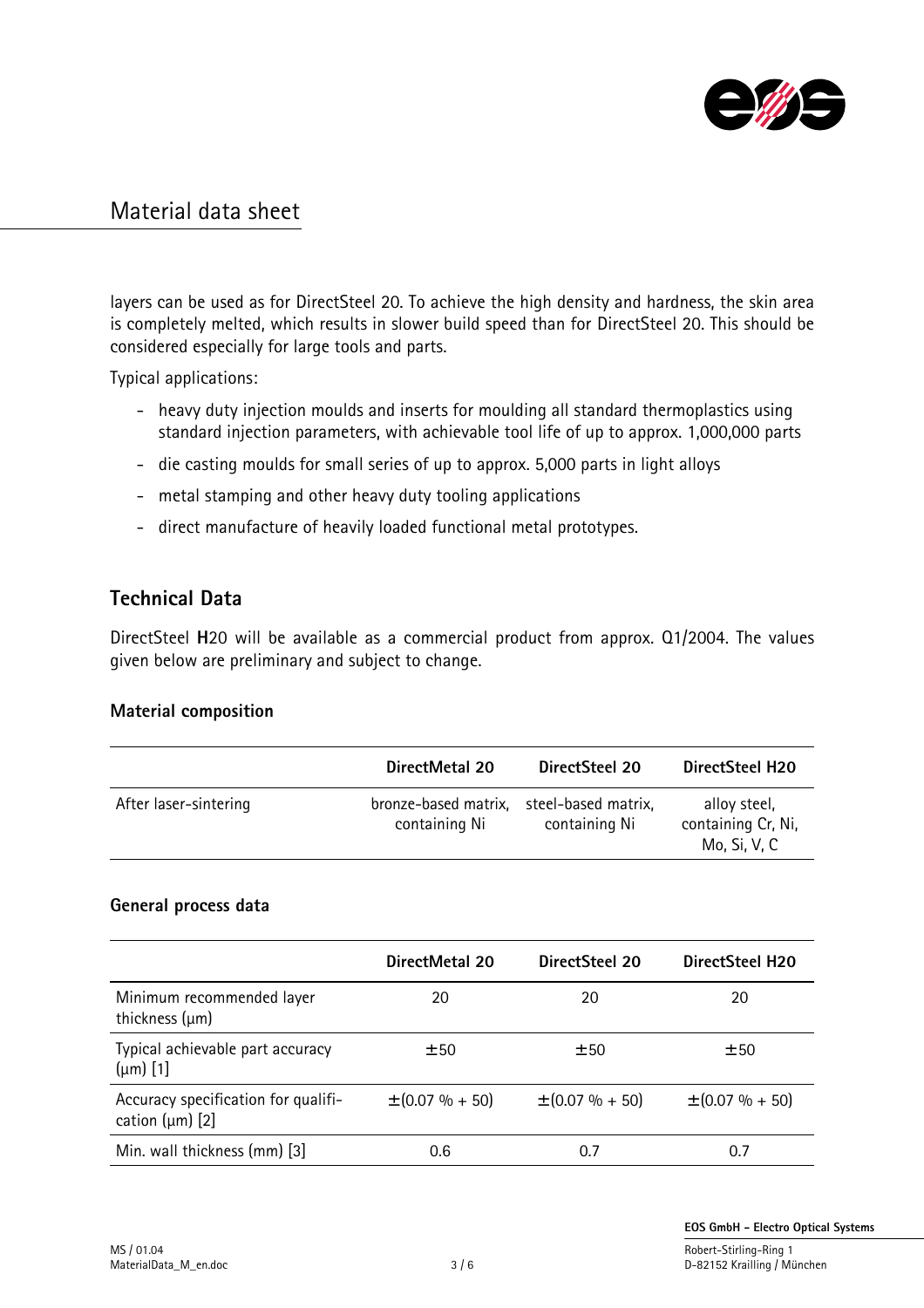

|                                      | DirectMetal 20 | <b>DirectSteel 20</b> | <b>DirectSteel H20</b> |
|--------------------------------------|----------------|-----------------------|------------------------|
| Volume rate (mm <sup>3</sup> /s) [4] |                |                       |                        |
| 20 µm layer thickness                |                |                       |                        |
| - skin: 20 µm layers                 | $2 - 8$        | $1.5 - 2.5$           | $0.5 - 3$              |
| - core: 60 µm layers                 | 15             | 7.5                   | 4                      |
| 40 µm layer thickness                |                |                       |                        |
| - skin: 40 µm layers                 | $4 - 10$       | $2 - 4$               | $1 - 3$                |
| - core: 80 µm layers                 | 16             | 8                     | 5                      |
| 60 µm layer thickness                |                |                       |                        |
| - skin: 60 µm layers                 | $6 - 12$       | $2.5 - 5$             |                        |
| - core: 60 µm layers                 | 18             | 10                    |                        |

[1] Based on users' experience of dimensional accuracy for typical geometries

[2] Valid for EOS standard qualification part and procedure

[3] Mechanical stability is dependent on geometry (wall height etc.) and application

[4] DMLS parts are typically build using Skin & Core strategy, in some cases using inner and outer skins. The average volume rate for a particular part is therefore geometry-dependent.

## Mechanical properties of laser sintered parts

|                                                      | DirectMetal 20 | DirectSteel 20 | DirectSteel H20 |
|------------------------------------------------------|----------------|----------------|-----------------|
| Density in skin areas $(q/cm3)$                      | 7.6            | 7.6            | 7.8             |
| Density in core areas $(q/cm3)$                      | 6.3            | 6.3            | 7.0             |
| Remaining porosity (min., %)                         | 8              | 2              | < 0.5           |
| Tensile strength (MPa, MPIF 10)                      | up to 400      | up to 600      | up to 1100      |
| Yield strength (MPa)                                 | 200            | 400            | 800             |
| Young's Modulus (GPa)                                | 80             | 130            | 180             |
| Transverse rupture strength (MPa,<br><b>MPIF 41)</b> | 700            | 1000           | 2000            |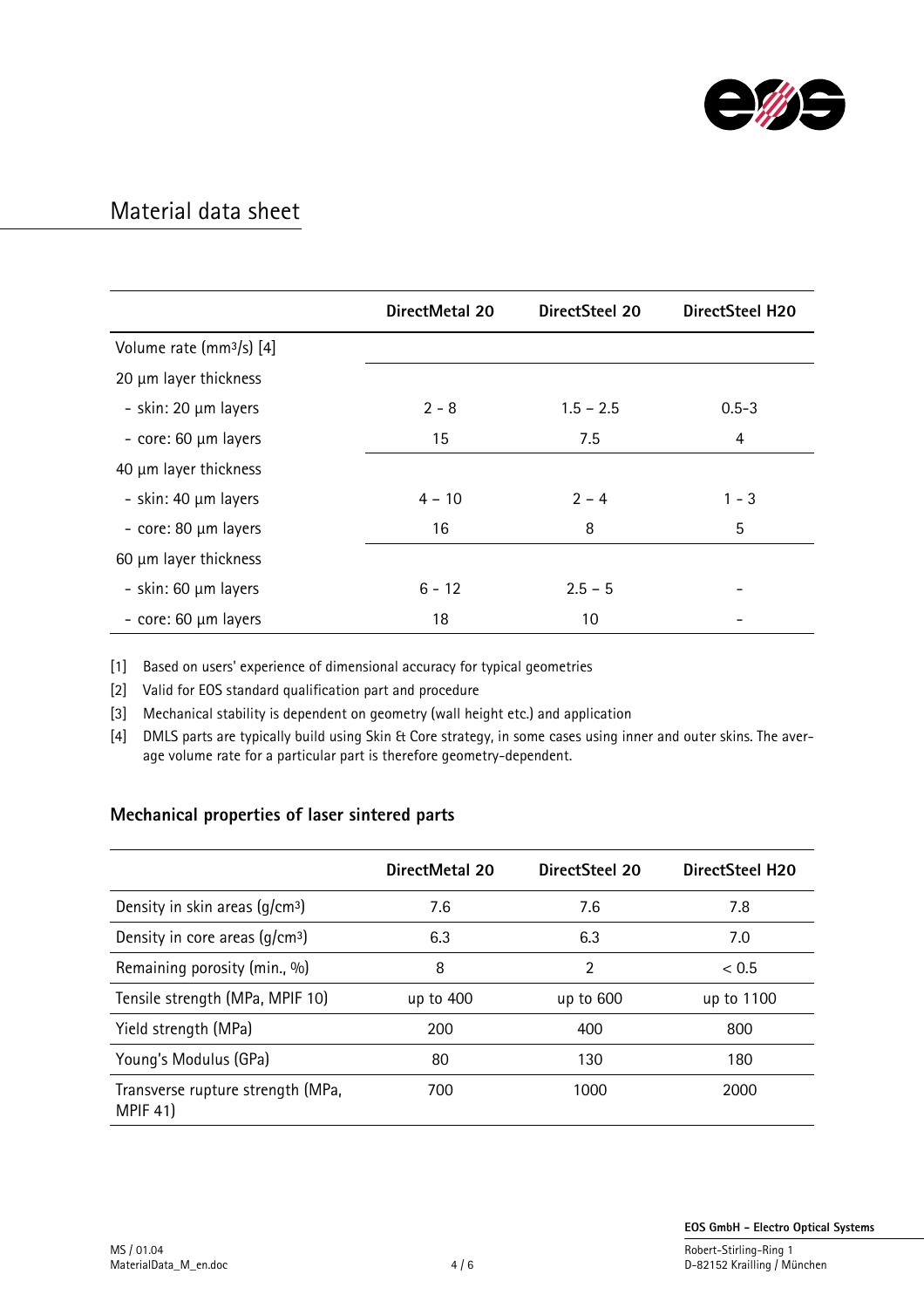

|                            | DirectMetal 20                       | DirectSteel 20                | DirectSteel H20                    |
|----------------------------|--------------------------------------|-------------------------------|------------------------------------|
| Hardness (HB, HV, HRB) [5] |                                      |                               |                                    |
| - as laser-sintered        | 110 HB, 115 HV<br>$(\approx 65$ HRB) | 220 HB, 225 HV,<br>94 HRB [6] | 350 - 420 HV,<br>35 - 42 HRC       |
| - after micro shot-peening |                                      |                               | 380 - 420 HV,<br>38 - 42 HRC       |
| - after hard coating [7]   | $>$ 2000 HV                          | $>$ 2000 HV                   | $>$ 2000 HV                        |
| Surface roughness (µm)     |                                      |                               |                                    |
| - without post-processing  | R <sub>a</sub> 9<br>$R_z$ 40 – 50    | R <sub>a</sub> 10<br>$Rz$ 50  | R <sub>a</sub> 10<br>$R_z$ 40 - 50 |
| - after shot-peening       | $Ra$ 3<br>$Rz$ 15                    | $Ra$ 4<br>$R_z$ 15            | $Ra$ 5<br>$Rz$ 25                  |
| - after polishing          | $R_z$ up to $< 1$                    | $R_z$ up to $< 1$             | $R_z$ up to $< 1$                  |

[5] Brinell hardness measurement (HB) according to DIN EN ISO 6506-1, abbreviated to HBW 2,5 / 62,5. Vickers hardness measurement (HV) according to DIN EN ISO 6507-1. Rockwell B (HRB) and Rockwell C (HRC) hardness measurement according to DIN EN ISO 6508-1. Values in parentheses are converted in accordance with DIN 50150, which is applicable to cast steels and therefore only gives an indication for laser-sintered materials.

[6] Surface hardness can be increased by post-processing, e.g. to 400 HV, (≅ 380 HB, 112 HRB) by short-term plasma nitriding

[7] Surface hardness of TiN or CrN coating applied by PVD

## Thermal properties of laser sintered parts

|                                                 | DirectMetal 20 | DirectSteel 20 | DirectSteel H20   |
|-------------------------------------------------|----------------|----------------|-------------------|
| Coefficient of thermal expansion<br>$(10 - 6)K$ | 18             | 9 [8]          | 13 (100 - 250 °C) |
|                                                 |                |                | 14 (250 - 400 °C) |
|                                                 |                |                | 15 (400 - 550 °C) |
| Thermal conductivity (W/mK)                     | 30[8]          | 13 [8]         | 15 (at 50 °C)     |
|                                                 |                |                | 18 (at 200 °C)    |
| Maximum operating temp. (°C)                    | 400            | 800            | 1100              |

 $[8]$  T = 50 °C